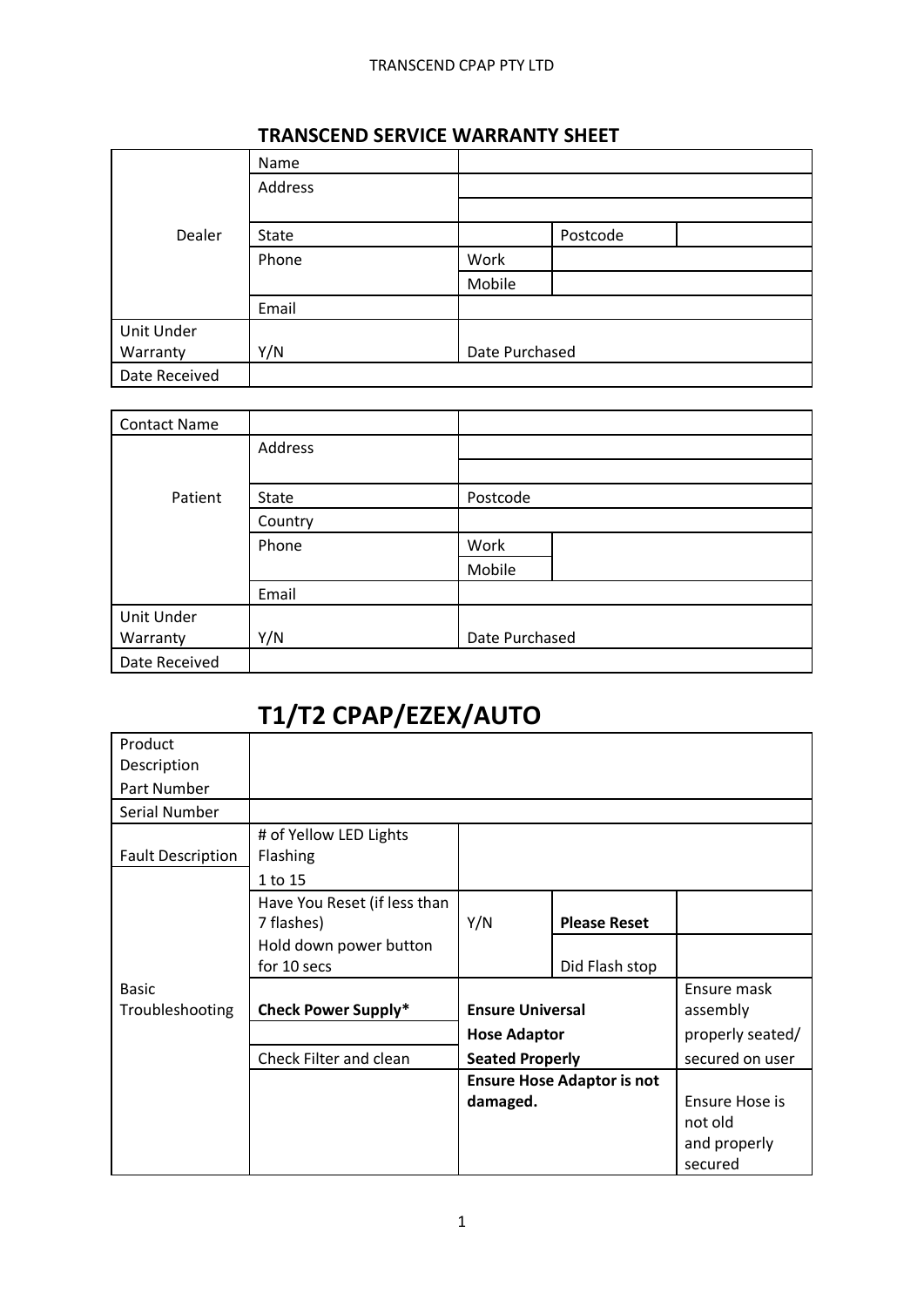### **T365 AUTO**

| Product                  |                         |                                 |        |                               |
|--------------------------|-------------------------|---------------------------------|--------|-------------------------------|
| Description              |                         |                                 |        |                               |
| Part Number              |                         |                                 |        |                               |
| Serial Number            |                         |                                 |        |                               |
|                          |                         | Error Code on                   |        |                               |
| <b>Fault Description</b> |                         | Display Screen                  |        |                               |
|                          | Check power supply if   |                                 | Please | Hold down power               |
|                          | unit not powering up.   | Y/N                             | Reset  | button                        |
|                          |                         |                                 | Unit   |                               |
|                          |                         |                                 | start  | Y/N                           |
|                          |                         |                                 |        | 1. Clean chamber with         |
|                          |                         |                                 |        | distilled water.              |
|                          |                         | Refer to user manual            |        | 2. Wash wick with distilled   |
|                          |                         | Error code symbols are          |        | water.                        |
|                          |                         | specific to either              |        | 3. Run Dry Mode               |
|                          |                         | Our of water. Blue<br>$1_{-}$   |        | (up/down arrow for 30         |
|                          |                         | Tap water being<br>2.           |        | sec)                          |
|                          |                         | used. Yellow                    |        | 4. Remove power cord          |
| <b>Basic</b>             | <b>Check Humidifier</b> | 3. Bad water, Red or            |        | and reconnect to reset        |
| Troubleshooting          | indicators on screen    | moisture in system              |        | status                        |
|                          | LCD Red Home Icon       |                                 |        | <b>Hold Power button till</b> |
|                          |                         | Check fault code P56            |        | Yellow fault LED stops        |
|                          |                         | Wash and Clean Filter.          |        |                               |
|                          | Check Filter and clean  | <b>Replace Filter Regularly</b> |        |                               |

# **P4/P8/P10 BATTERIES**

| Product                  |                                          |            |          |                |
|--------------------------|------------------------------------------|------------|----------|----------------|
| Description              |                                          |            |          |                |
| Part Number              |                                          |            |          |                |
| Lot Number               |                                          |            |          |                |
| <b>Fault Description</b> |                                          |            |          |                |
|                          | Has battery being                        |            | Charge   |                |
|                          | charged.                                 | NO.        | battery  |                |
|                          | Discharge fully and<br>Has battery being |            |          |                |
|                          | charged.                                 | <b>YES</b> | recharge |                |
| <b>Basic</b>             | Has compliance data                      |            |          | Leakage levels |
| Troubleshooting          | been checked for leakage levels?         |            |          | Lpm            |
|                          | High leakage = lower                     |            |          |                |
|                          | battery performance                      |            |          |                |

\* *Power supply may be damaged due to misuse. Please check with a new power supply. Power supply that has been damaged due to misuse will not be covered by warranty.*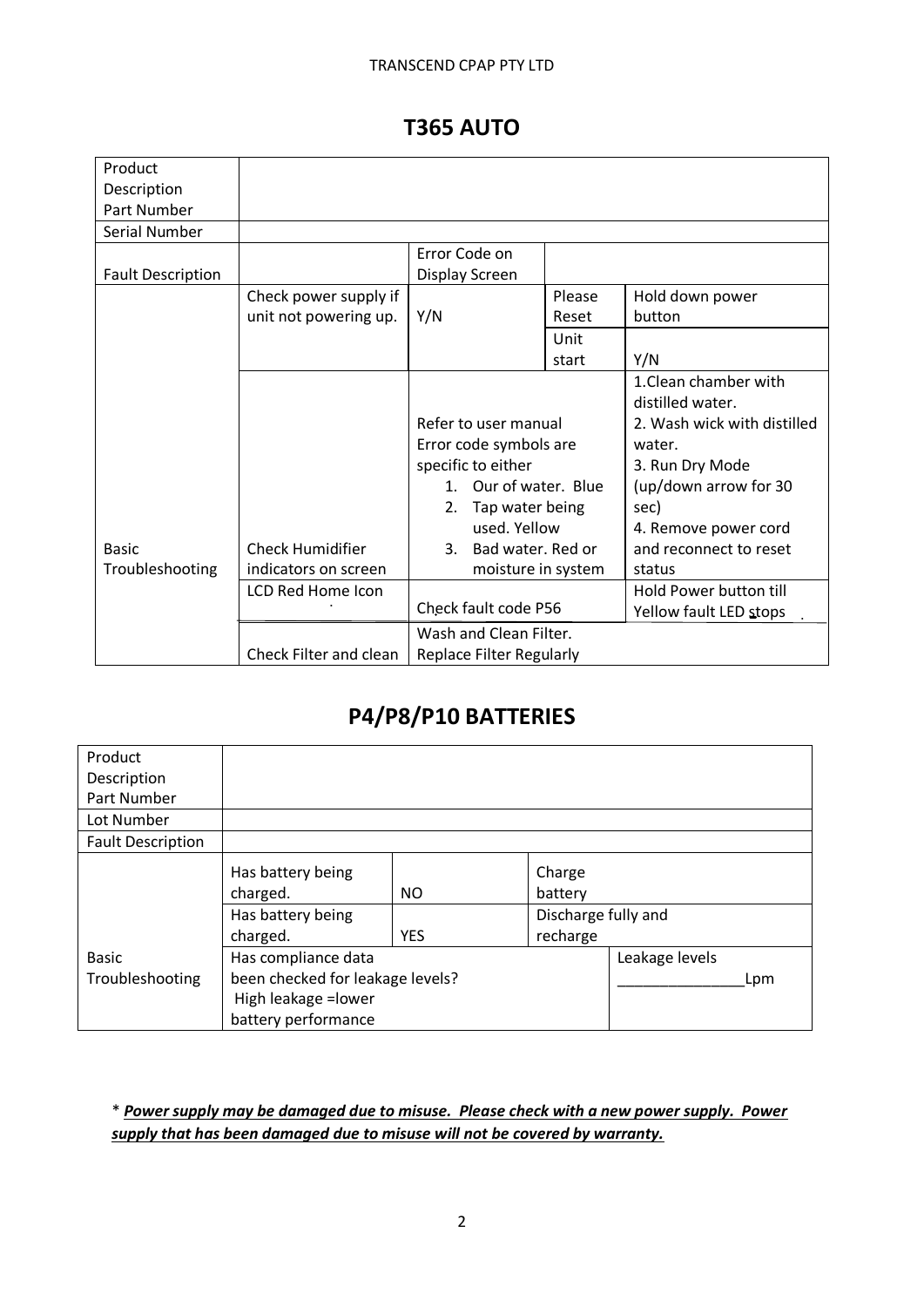| <b>Other Products</b>     |  |
|---------------------------|--|
|                           |  |
| <b>Any Other Comments</b> |  |
|                           |  |
|                           |  |

## **SERVICE PROCEDURE**

**Please complete the form with as much detail as possible**

- 1. **For CPAP and Batteries please download a compliance and error report.** It is imperative the preliminary steps noted to be undertaken to resolve the issue in the field. This will save the customer and dealer considerable time.
- **2. IF A CPAP IS RETURNED FOR ANALYSIS FEE OF \$60 WILL BE CHARGED IF OUT OF WARRANTY. SEE ITEM 7 FOR WARRANTY NOTE.**

#### **PLEASE DEPOSIT THE FEE DIRECTLY TO TRANSCEND CPAP**

#### **BSB: 032196 ACC# 528902**

#### **Please advise once funds have been transferred.**

3. Where a device or devices are returned for analysis/service please send to the following shipping address:

Transcend CPAP Pty Ltd

PO Box 5181

Elanora Heights

NSW 2101

[support@minitravelcpap.com](mailto:support@minitravelcpap.com)

- 4. **THE COMPLETED SERVICE FORM MUST BE SENT BACK WITH ALL RETURNS**.
- **5. FOR WARRANTY PURPOSES WE REQUIRE PROOF OF PURCHASE BY THE CUSTOMER THAT HAS THE DATE (EG INVOICE).**
- **6. UNITS THAT SATISFY THE REQUIREMENT FOR WARRANTY WILL BE SERVICED OR REPLACED WITH NO FURTHER CHARGES BEING INCURRED.**
- **7. FOR UNITS OUT OF WARRANTY, AN INDICATIVE QUOTE WILL BE PROVIDED.**
- **8. PRODUCTS ARE NOT TO BE SHIPPED BACK UNLESS PRIOR APPROVAL IS RECEIVED BY TRANSCEND CPAP PTY LTD. PLEASE SEND FORM TO [SUPPORT@MINITRAVELCPAP.COM](mailto:support@minitravelcpap.com)**
- 9. *UNLESS OTHERWISE INSTRUCTED RETURN SHIPPING IS THE RESELLERS RESPONSIBILITY*.